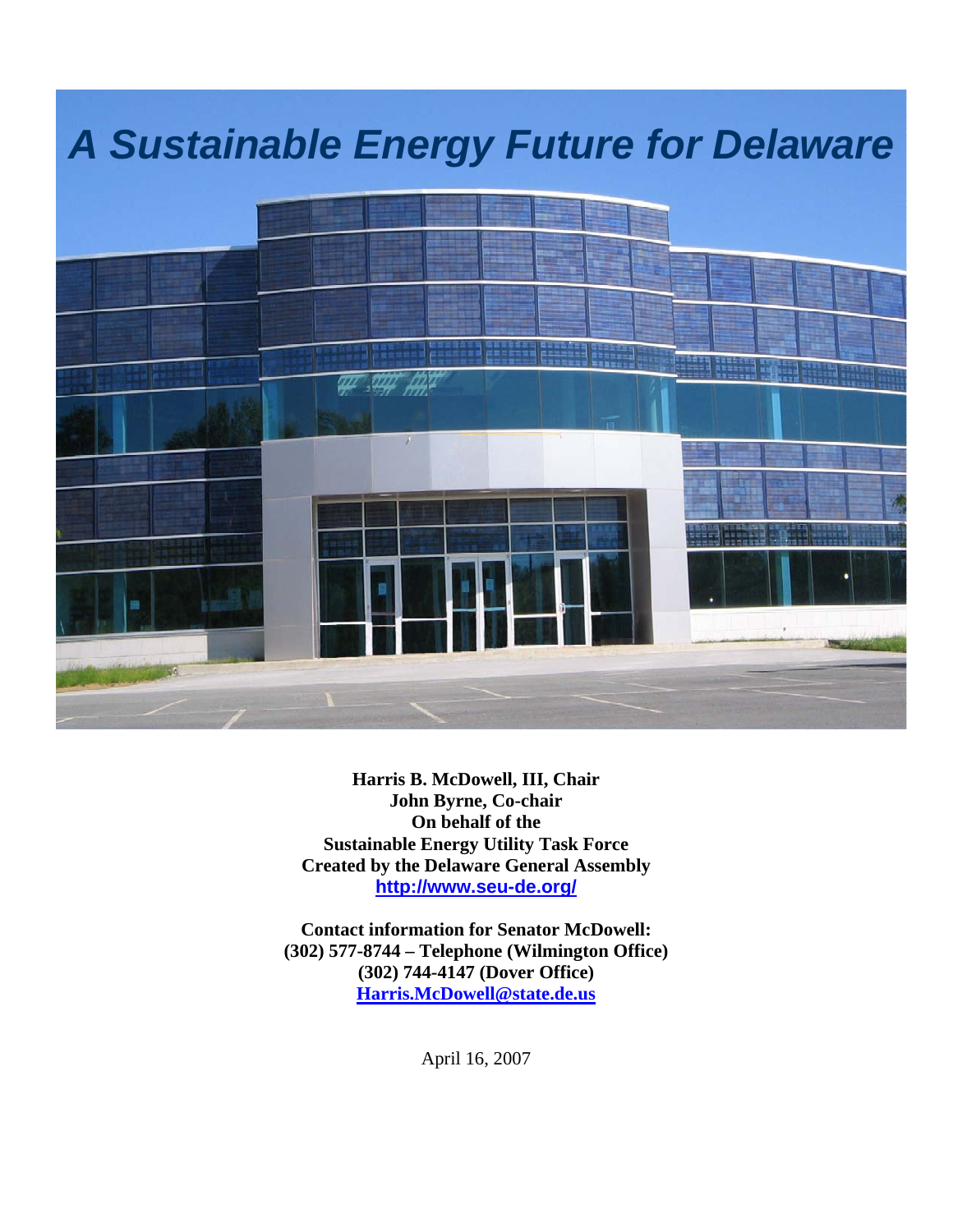# **KEY FINDINGS OF THE DELAWARE SUSTAINABLE ENERGY UTILITY TASK FORCE**

- Energy efficiency, conservation and customer-sited renewables are the *proven best insurance policy against price volatility*. One national study (cited below) estimates a 7% reduction in electricity prices and a reduction of natural gas prices to 1999 levels if currently cost-effective energy efficiency technologies are fully deployed by 2020 (cited below).
- Energy efficiency, conservation and customer-sited renewables lead to peak demand reduction, which:
	- o Achieves price stability
	- o Actually lowers energy prices
	- o Reduces energy bills, with immediate impacts.

The SEU has estimated a *peak load reduction of more than 400 MW* from its program (see <http://depsc.delaware.gov/electric/dplirp/mcdowell2006.pdf>at p. 6). This reduction is larger than the amount of energy proposed for sale to Delaware by 20-25 year contracts from 'clean coal' and offshore wind technologies.

- Energy efficiency, conservation and customer-sited renewables create long-term, highquality jobs. One estimate by a national partnership of labor unions and environmental organizations estimates that Delaware would realize *over 9,000 new permanent jobs from an aggressive policy of energy efficiency promotion* (cited below).
- Energy efficiency and conservation provide the *cheapest and cleanest energy service* we can possibly use even when it is raining and when the wind is not blowing.
- Better than all other options, energy efficiency, conservation and customer-sited renewables *cut* emissions that harm human health because these 3 tools *reduce the use of existing energy facilities*. The cleanest new utility-scale power plant cannot match this benefit; new utility plants can only slow down the rate of release of future, healthharming pollution.
- Well documented policies and programs in six pioneering states investigated by *the Task Force proves that Delaware can reduce the energy intensity of its residential sector by more than 50%, and its commercial sector by 40%* (see below).
- Energy efficiency, conservation and customer-sited renewables lead to *real* and *immediate* CO<sub>2</sub> savings. New utility-scale generation of any kind can only displace *future*  $CO<sub>2</sub>$  emissions. Risk management to address regulation of carbon must take into account this difference. The Task Force proposal results in the State's emissions in 2020 returning to year 2003 levels, a *real reduction of 5.5 million metric tons* (see below). We know of no proposal in Delaware that will *cut* emissions to this extent.
- The SEU approach promotes *technology innovation*. In a field where revolutionary change in technology is necessary, the SEU model enables the citizens and businesses of Delaware to take advantage of these opportunities, rather than locking them into 20-25 year contracts for energy from central station technologies that are in decline in the U.S. and abroad (see below).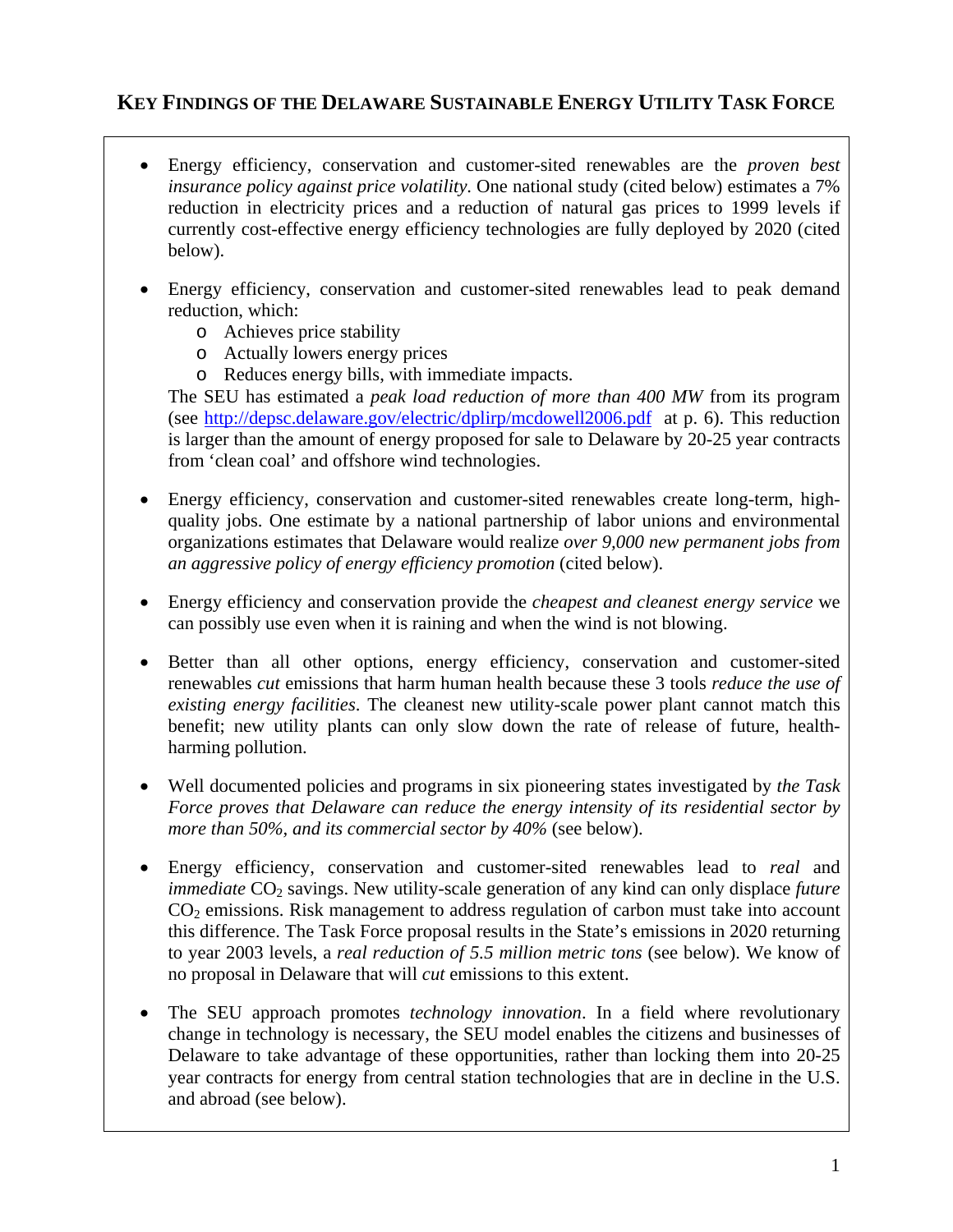**O**n March 28, 2007, by unanimous vote of the attending Members of the Sustainable Energy Utility Task Force, $<sup>1</sup>$  $<sup>1</sup>$  $<sup>1</sup>$  the final report for the first phase of the Task Force's work was adopted.</sup> Additionally, by unanimous vote of the attending Members, a comprehensive package of legislation was adopted for action in this session of the General Assembly. It includes:

- Legislation creating the Delaware Sustainable Energy Utility to serve the sustainable energy needs of *all energy consumers using all fuels*. It is not restricted to electricity or other utility markets. The SEU's charter will be based on three major goals:
	- o Provide market development for residential and business purchases of highefficiency alternatives in energy-using equipment to enable 30% savings in household and company energy use, with 33% of Delawareans participating by 2015 – these estimated savings will cut annual household energy costs by \$1,000
	- o Provide expanded weatherization services to residences, with a focus on the needs of low- and moderate-income families, doubling the number of annually weatherized units by 2015
	- o Promote at least 300 MW of customer-sited renewable energy applications.
- Second, upgrade Delaware's Renewable Portfolio Standard to "best practice," using New Jersey as the State's benchmark. This would require an increase in renewable energy purchases by the State's electric utilities from 10% to 20% by 2019. Two percentage points of the new target will be reserved for solar photovoltaics. The Solar Carveout will provide a significant boost to PV technology, with the potential to increase investment in local PV manufacturing capacity.
- Third, increase the Green Energy Fund mill rate to \$0.000356 per kilowatt-hour. Currently, Delaware has the second lowest wires charge for incentivizing renewable energy, energy efficiency and low-income energy weatherization<sup>[2](#page-2-1)</sup> among the 23 states that have enacted such charges. By increasing the mill rate, the average residential customer would see an increase of 18 cents to the typical monthly electric bill.
- Fourth, update Delaware's Net Metering Law to encourage larger scale customer-sited renewable energy applications that contribute to long-term development of sustainable energy supply. Delaware's current policy limits customer-sited installations to 25 kW. In many cases, this limitation makes it unattractive for larger commercial customers to install PV or other customer-sited renewable energy systems.

<span id="page-2-0"></span> $\overline{a}$ <sup>1</sup> Members are: Senator Harris B. McDowell, III, Chair; Dr. John Byrne, Co-Chair (Director, Center for Energy & Environmental Policy, University of Delaware); Senator Patricia Blevins; Senator Charles Copeland; Senator Gary Simpson; Representative Bethany Hall-Long; Representative Vincent Lofink; Representative Teresa Schooley; Representative Pamela Thornburg; Mr. Arthur Padmore, Public Advocate; Mr. Charlie Smisson, State Energy Coordinator; Mr. Keith Lake, Executive Director, Peoples Settlement Association; Ms. Dominique Baron, Environmental Advocate, Delaware Nature Society; and Mr. Andrew Slater, Delaware State Senate Office. Mr. Ralph Nigro (Vice President, Applied Energy Group, Inc. and Policy Fellow, CEEP, University of Delaware) serves as Task Force Technical Consultant. The following members of CEEP, University of Delaware serve as Research Staff: Mr. Jason Houck, Ms. Rebecca Walker, Mr. Jackson Schreiber, Mr. Lado Kurdgelashvili, Dr. Aiming Zhou, Mr. Huei Wong, Mr. Eric Partyka, and Mr. Ryan Harry.

<span id="page-2-1"></span> $2$  Delaware has one of the best-performing weatherization programs in the country. But it is underutilized due to inadequate funding. See [http://ceep.udel.edu/energy/publications/2006\\_es\\_weatherization%20program\\_evaluation\\_](http://ceep.udel.edu/energy/publications/2006_es_weatherization%20program_evaluation_) Delaware.pdf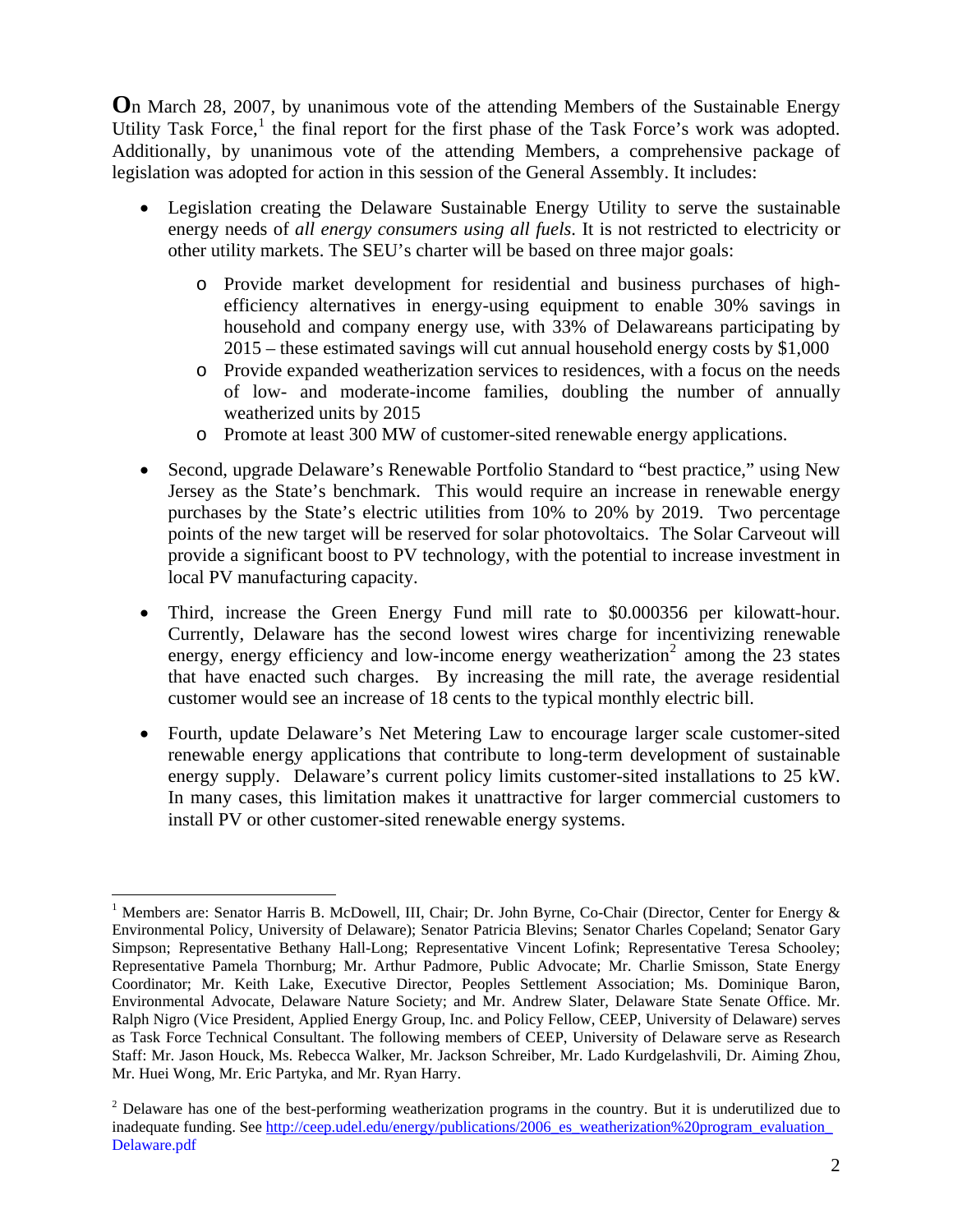The SEU accomplishes its ambitious goals for Delaware with *no new taxes* and *no ratepayer bill impacts* (beyond an 18 cent increase in average monthly bills due to an increase in the Green Energy Fund mill rate).

Working capital for the SEU will be provided by "special purpose," tax-exempt bonds in an amount not to exceed \$30 million during the initial years of its operation. The bonds will *not* add to the State's General Obligation Bonding.<sup>[3](#page-3-0)</sup>

The Sustainable Energy Bond series will create the means to invest in sustainable energy technologies and measures on behalf of Delaware's residences and small-to-medium-scale businesses. The SEU will provide investments to voluntary participants. There are no mandates to join the SEU; people and businesses *choose* whether and to what extent they will become involved. For those who choose to join, the SEU will invest in their energy needs at a rate equal to the *full incremental cost* of purchasing cost-effective high-efficiency and customer-sited renewables options<sup>[4](#page-3-1)</sup> compared to current market prices. In this way, SEU participants will find *no economic difference* between the purchase of energy efficiency, energy conservation and distributed renewable energy and conventionally available energy services and equipment.

# **5 BENEFITS OF THE SEU MODEL**

## *1. The SEU is Delaware's Best Carbon Reduction Strategy*

The Task Force estimates that the State's Carbon Footprint will be reduced dramatically by SEUsponsored investments in energy efficiency and customer-sited renewables. The SEU will create real, measurable, and verifiable  $CO<sub>2</sub>$  savings from its first year of operation. With only one-third of Delaware households and businesses assumed to participate in SEU programs by  $2015$  $2015$ ,<sup>5</sup> the SEU can save Delaware 5.5 million metric tons of  $CO<sub>2</sub>$  emissions by 2020, or 33% of the State's current carbon footprint.

Strategies that build cleaner energy facilities to meet future demand growth can only slow, delay or even flatten future CO<sub>2</sub> releases. The SEU *cuts* carbon emissions by lowering the utilization of or eliminating altogether the need for current, as well as future, energy supply facilities.

The impact on the State's carbon footprint is far greater than any other State policy proposal of which we are aware.

<span id="page-3-0"></span><sup>&</sup>lt;sup>3</sup> The SEU Task Force modeled its Sustainable Energy Bond on the actions of the City of Can Francisco and proposed legislation by the State of Hawaii. On November 6, 2001, San Francisco approved a landmark \$100 million Solar Bond initiative that provides funds for investment in end-use energy efficiency and customer-sited and public facilities-sited solar electric and other renewable energy systems. The measure pays for itself entirely from energy savings at no cost to taxpayers. After investigating the action of the City of San Francisco and a recently submitted bill in the Hawaii Legislature to authorize a special purpose, tax-exempt bond series for investments in sustainable energy facilities, the Task Force requested CEEP to analyze the feasibility of utilizing bonds floated in a competitive market for capitalizing the SEU. A summary of the resulting analysis can be found at: [http://www.seu](http://www.seu-de.org/docs/SEU_Finance_Presentation_Byrne_03-06.pdf)[de.org/docs/SEU\\_Finance\\_Presentation\\_Byrne\\_03-06.pdf](http://www.seu-de.org/docs/SEU_Finance_Presentation_Byrne_03-06.pdf)

<span id="page-3-1"></span><sup>&</sup>lt;sup>4</sup> Customer-sited renewables are frequently termed "distributed energy resources." The Task Force uses the two terms interchangeably, with the notation that the SEU will be chartered to serve all energy users and lower dependence on all conventional fuels. For a detailed discussion of customer-sited or distributed renewables, see: [http://ceep.udel.edu/publications/energysustainability/2005\\_es\\_policy\\_options\\_distributed%20resources%5B1%5D.pdf](http://ceep.udel.edu/publications/energysustainability/2005_es_policy_options_distributed%20resources%5B1%5D.pdf)

<span id="page-3-2"></span> $<sup>5</sup>$  The Task Force believes this is a conservative estimate of likely participation after 7 years of programming.</sup>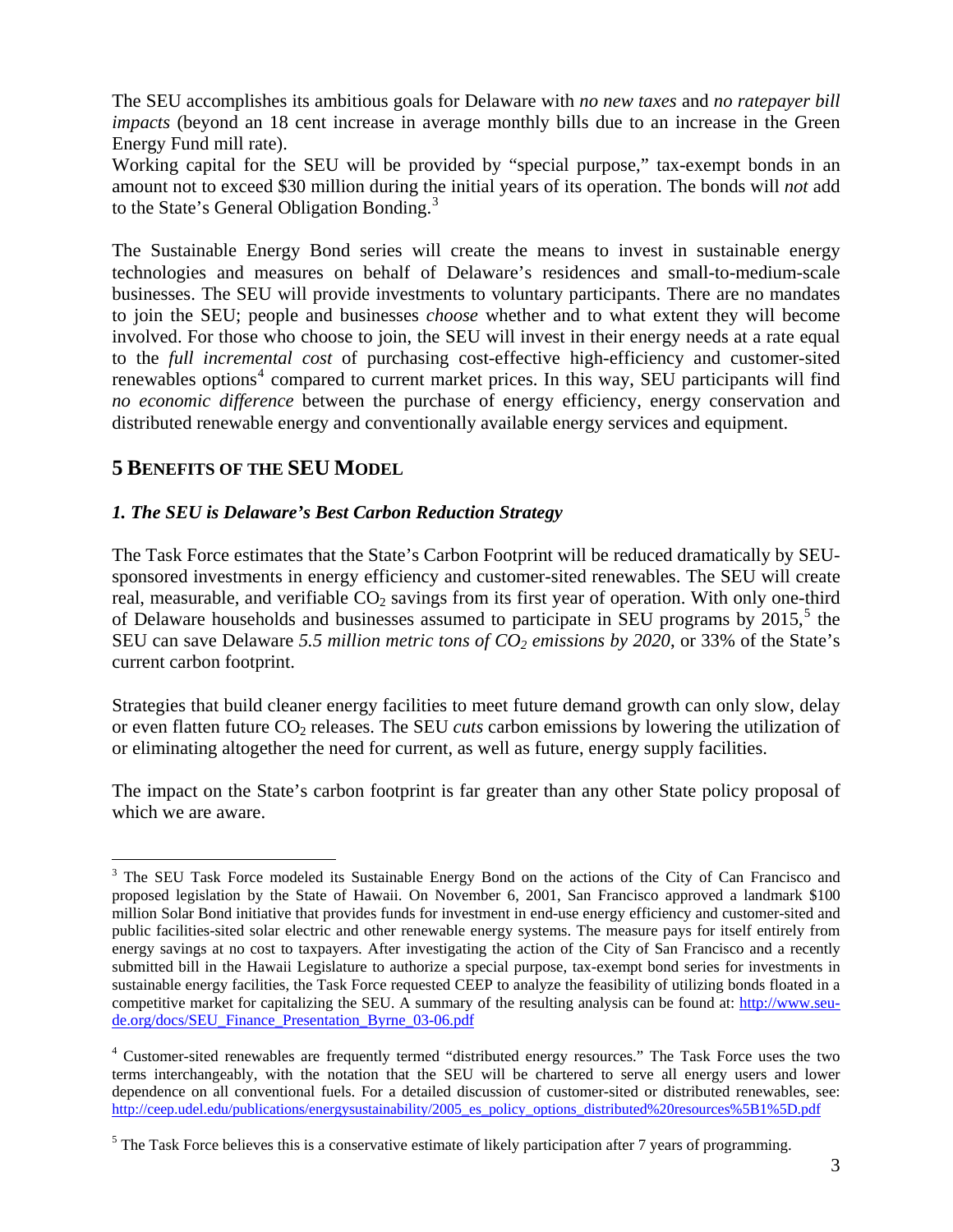

Prepared for the Delaware Sustainable Energy Utility Task Force by the Center for Energy & Environmental Policy.

### **The Delaware Sustainable Energy Utility:** *Real Cuts* **in Carbon Emissions**

### *2. Cost-effective Energy Efficiency, Conservation and Customer-sited Renewables are Abundant and Can be Used to Reduce Future AND Existing Power Plant Needs*

The Task Force has provided detailed estimates showing that the SEU can furnish sizable, costeffective reduction in peak demand of 400-500 MW through energy efficiency and conservation. When the SEU target of 300 MW of customer-sited renewables is additionally considered, the Task Force is confident that State electricity prices and long-term needs can be readily and significantly affected by such demand-side programs and policies.

#### *a. Policy Lessons from Pioneer States*

One method of assessing the available potential for demand-side resources to affect Delaware electricity prices and long-term needs is to compare the performance of the State with other states with well-documented, well-performing energy efficiency programs.<sup>[6](#page-4-0)</sup>

<span id="page-4-0"></span><sup>&</sup>lt;sup>6</sup> To enable this comparison, CEEP researchers constructed an econometric model to predict State residential electricity intensity as a function of prices, weather conditions, and policy/program infrastructure. State residential electricity consumption and price data for 2001-2005 were gathered from the U.S. Energy Information Administration. State income data were obtained from the U.S. Bureau of Economic Analysis for the same period. Weather data (heating and cooling degree days) for each state were taken from the U.S. National Oceanic and Atmospheric Administration's records. For electricity consumption and price data, see: Energy Information Administration (EIA). 2006. *Electric Power Annual 2005 - State Data Tables.* For income data, see: Bureau of Economic Analysis (BEA). 2007. *Regional Economic Accounts*. For weather data, see: National Oceanic and Atmospheric Administration. 2007. *Historical Climatological Series 5-1* and *Historical Climatological Series 5-2*.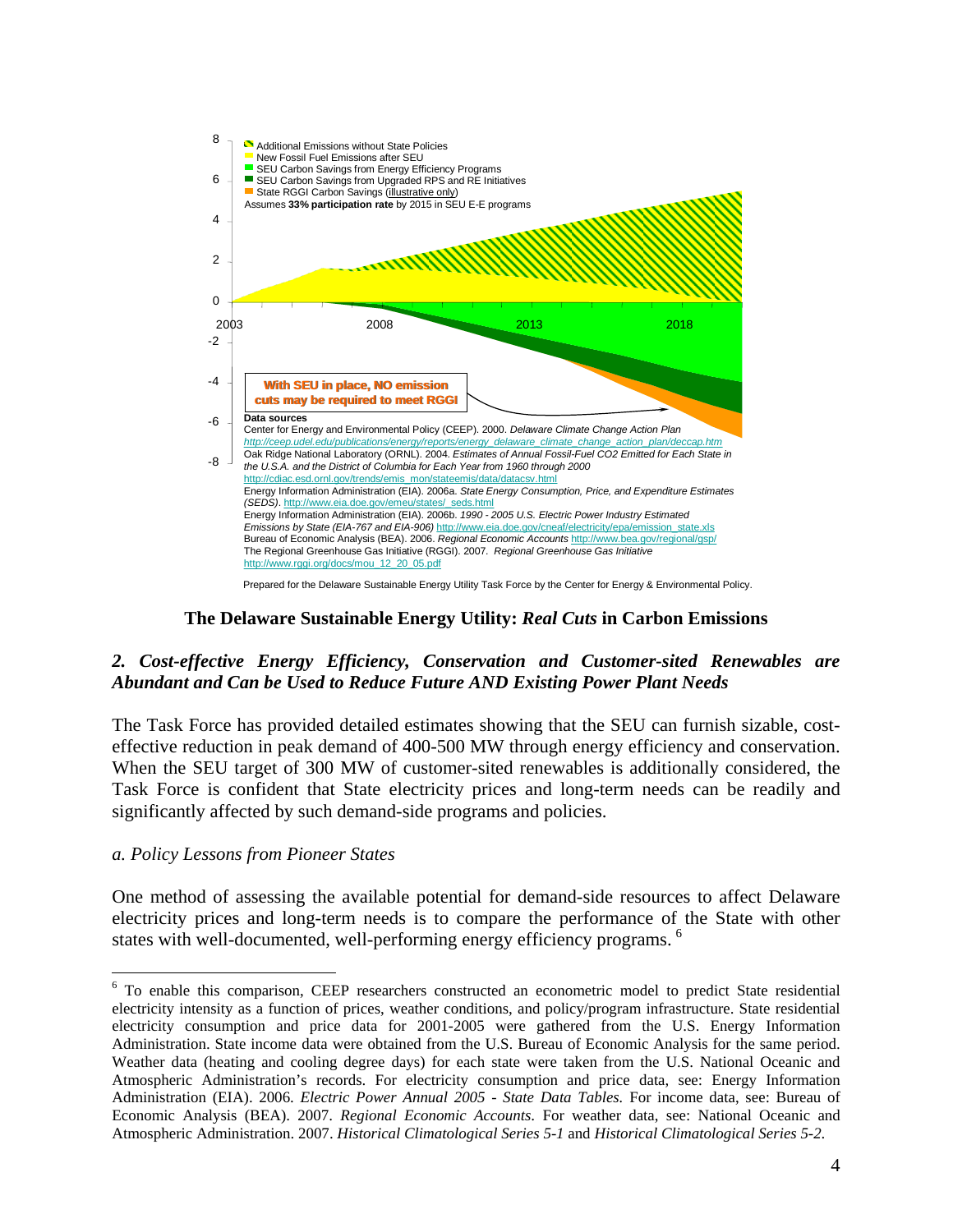CEEP research staff has extensively documented the energy efficiency programs and policies of California, Connecticut, Massachusetts, New Jersey, New York and Vermont, all of which are acknowledged leaders in the field of sustainable energy.<sup>[7](#page-5-0)</sup> By contrast, Delaware and Pennsylvania have modest programs and policies with only recently supported initiatives. Thus, an analysis of the period of 2001-2005 will capture the effects of energy policies and programs in the six pioneering states and will reflect the comparatively minor policy and program commitments of the latter two states.

The model of energy intensity predicted by prices, weather and policy/program commitments, the model successfully explains 99.5% of the variance in State electricity intensity data; all estimates of the explanatory variables are robust and all act in the expected manner.

Using the model's results and setting Delaware's electricity intensity at 1.000, we can numerically compare the effects of policy and program commitments *after* adjusting for price and weather differences among the eight states.



Prepared for the Delaware Sustainable Energy Utility Task Force by the Center for Energy & Environmental Policy.

### **Comparison of State Residential Sector Electricity Intensities (DE = 1.000)**

The results are sobering: Delaware has the *highest* residential sector electricity intensity among the eight states. New York, California, Massachusetts and New Jersey households use *one-half or less* of the electricity used by Delaware homes, thanks to comparatively well-funded and extensive energy efficiency and conservation policy regimens. Because their programs were more recently created, Connecticut and Vermont residences use more electricity than those in the four best-performing states. Still, their homes consume only *55-70%* of the electricity of their Delaware counterparts. Only Pennsylvania is statistically near the rate of energy inefficiency of the Delaware residential electricity sector.

 $\overline{a}$ 

<span id="page-5-0"></span><sup>&</sup>lt;sup>7</sup> See the Task Force *Briefing Book*, Sections F and H, and Appendix A for details. Available at: [http://www.seu](http://www.seu-de.org/documents.html)[de.org/documents.html](http://www.seu-de.org/documents.html)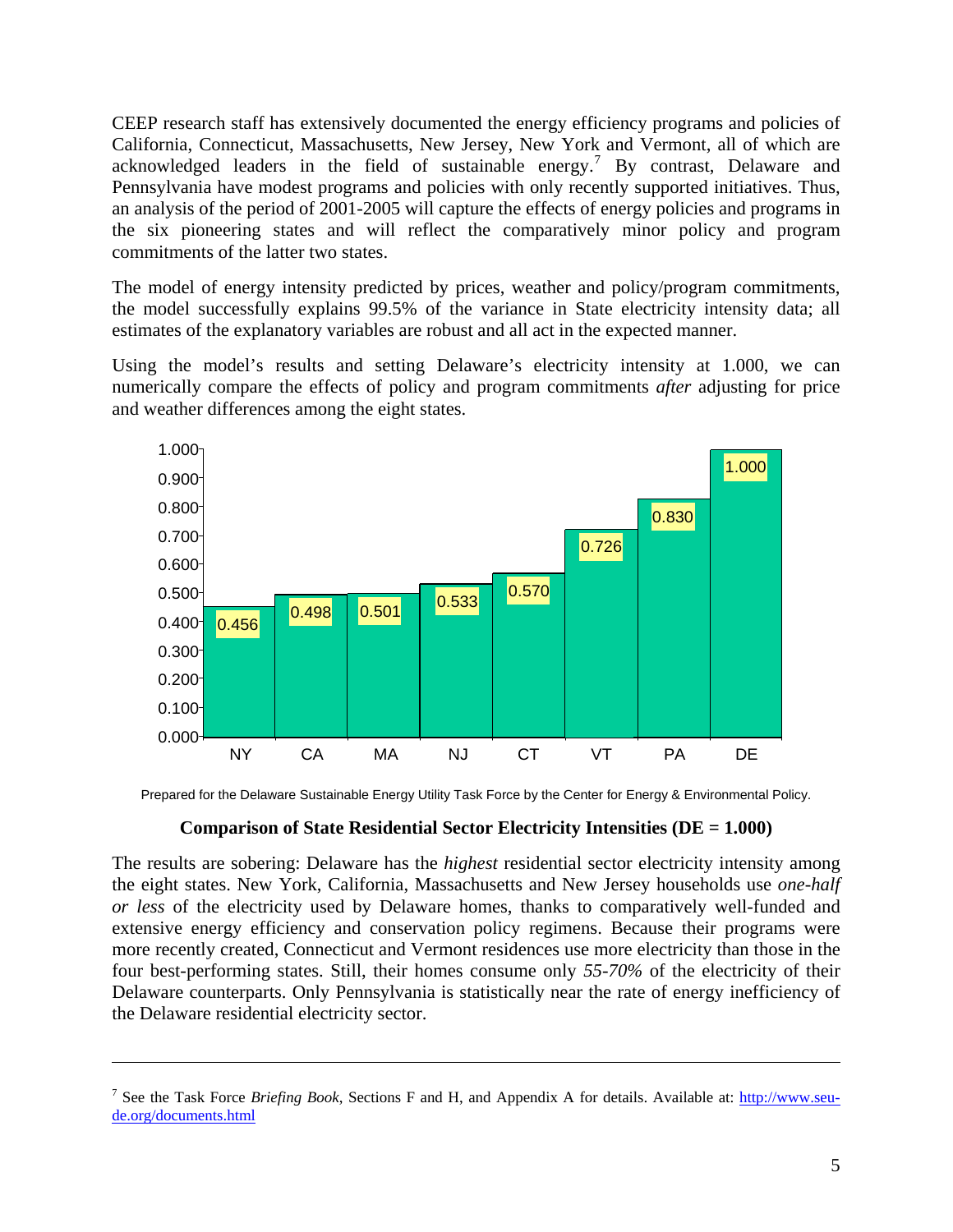A comparable analysis of the commercial buildings sectors of the eight states finds Delaware again the most energy inefficient. Once more, the model provides a robust estimate of electricity intensity, explaining 95.7% of the variance in the data and providing statistically significant estimates of the policy/program effects by State after price and weather differences are considered.

In this sector, Connecticut, California, Massachusetts and New York are leaders in electricity efficiency, using 50-70% of the electricity that Delaware buildings consume to serve customers. Vermont and New Jersey are not far behind, using only 75% of Delaware's consumption and Pennsylvania's commercial buildings use only about 80% as much electricity as those in Delaware. Here, the difference in building code standards, as well as targeted incentives, account for part of the difference in energy efficiency.



Prepared for the Delaware Sustainable Energy Utility Task Force by the Center for Energy & Environmental Policy.

### **Comparison of State Commercial Sector Electricity Intensities (DE = 1.000)**

Eventually, diminishing returns will militate against further reliance on energy efficiency options to stabilize conventional energy prices. At that point, long-term needs may then require consideration of major additions to central station power plant capacity. But the above estimates of c*omparative energy inefficiency in Delaware* suggest we are far from that day.

### *b. Lessons from California*

Some skeptics of demand-side policies and programs doubt their effectiveness, especially during periods of unusually high peak demand and/or price spikes. The experience in California in 2000-2001 surely ranks as a clear case of extremely tight electricity supply, highly unusual weather, and previously unexperienced power plant outage and maintenance problems, all leading to exceptional wholesale price behavior and a rash of extraordinary supply emergencies. In the two-year period, the State saw wholesale electricity clearing prices climb above \$375 per MWh (December 2000), more than 10 times the average in previous years. There are many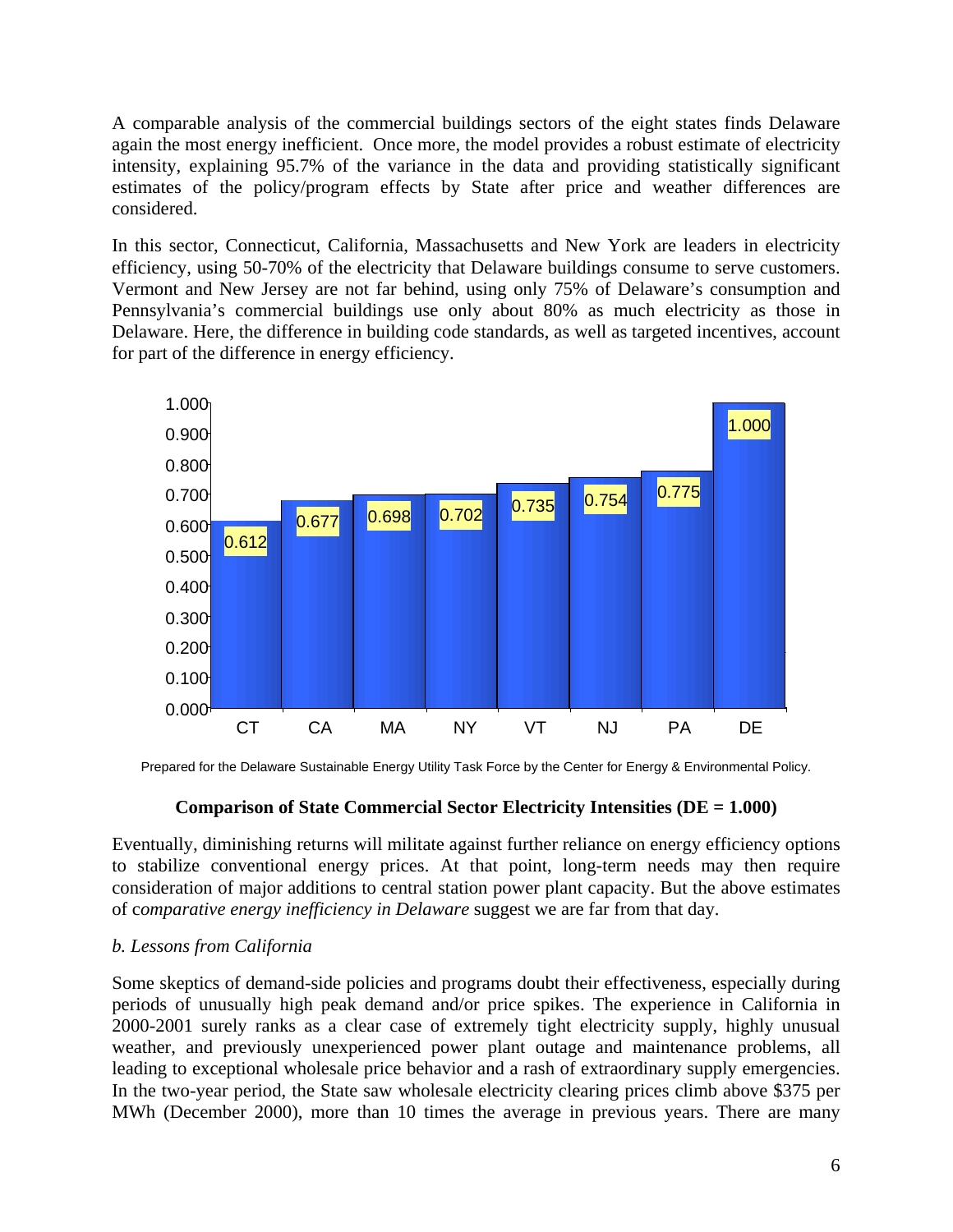explanations for the onset of high prices and supply emergencies, not the least of which is market manipulation investigated by the Federal Energy Regulatory Commission.<sup>[8](#page-7-0)</sup>

A less-often investigated question is how California managed to recover from what all agree was an unparalleled crisis in U.S. electricity history. The answer is instructive. With no ability to buy or build new power plant capacity fast enough to stabilize its electricity markets, the State turned to energy efficiency and conservation. Its utilities had reduced their use of these tools in the 1990s, believing that supply-focused strategies would be best for meeting State needs in a fastchanging economy. State programs similarly lost their luster and funding was lowered. Arguably, California's energy efficiency and conservation programs were the best in the country. Nonetheless, they were pushed to the periphery as supply-side thinking grew in importance. But in 2001, the apparatus was quickly returned to service as State policy committed funds and priority to their use. An investigation by the California Energy Commission<sup>[9](#page-7-1)</sup> summarized the results of an initiative begun in September 2000, with the signing of Assembly Bill 970:

By June 2001, the state actually achieved 5,570 megawatts of demand reduction with an additional 3,200 megawatts of reduction available by voluntary curtailments when necessary. This campaign contributed to a 6.7 percent reduction in overall electricity consumption in the state, and a 10 percent reduction during summer peak hours reaching a record reduction of 14 percent in June 2001. This remarkable accomplishment reflects the most aggressive and comprehensive energy conservation and efficiency effort in the history of our state. (p. 1)

With one of the largest, most complex and still fast-growing economies in the world, the State continues to require the addition of power plant capacity to meet its needs. But the key role of energy efficiency is now established in law. The California Public Utility Commission requires all utilities in the State to follow an energy resource loading order that recognizes "cost effective energy efficiency [as] the resource of first choice for meeting California's energy needs" (p. 2).<sup>[10](#page-7-2)</sup> Second in the loading order for utility dispatch are customer-sited and other renewables. Only after these resources have been fully deployed is conventional generation to be used.

The State recently tested the efficacy and reliability of this loading order when it experienced a heat wave in July 2006 July 2006 with temperatures above 110 °F which had been exceeded in only "4 of the last 56 years"[11](#page-7-3) and characterized by the California Independent Service Operator as a "1-in-50 year heat storm" resulting in demand peaks not projected to be reached until 2011. The State turned again to its energy efficiency programs for relief. In response to a declared

 $\overline{a}$ 

<span id="page-7-0"></span><sup>&</sup>lt;sup>8</sup> See FERC. 2003. Final Report on Price Manipulation in Western Markets: Fact-Finding Investigation of Potential Manipulation of Electric and Natural Gas Prices. Docket NO. PA02-2-000Available at: [http://fl1.findlaw.com/news.](http://fl1.findlaw.com/news.%20findlaw.com/hdocs/docs/ferc/wstmrkt32603rptpt1.pdf)  [findlaw.com/hdocs/docs/ferc/wstmrkt32603rptpt1.pdf](http://fl1.findlaw.com/news.%20findlaw.com/hdocs/docs/ferc/wstmrkt32603rptpt1.pdf)

<span id="page-7-1"></span><sup>&</sup>lt;sup>9</sup> CEC. 2002. *The Summer 2001 Conservation Report*. Available at: [http://www.energy.ca.gov/reports/CEC-400-](http://www.energy.ca.gov/reports/CEC-400-2002-001/CEC-400-2002-001.PDF) [2002-001/CEC-400-2002-001.PDF](http://www.energy.ca.gov/reports/CEC-400-2002-001/CEC-400-2002-001.PDF)

<span id="page-7-2"></span><sup>&</sup>lt;sup>10</sup> CPUC and CEC. 2005. Energy Action Plan II: Implementation Roadmap for Energy Policies. Available at: [http://www.energy.ca.gov/energy\\_action\\_plan/2005-09-21\\_EAP2\\_FINAL.PDF](http://www.energy.ca.gov/energy_action_plan/2005-09-21_EAP2_FINAL.PDF)

<span id="page-7-3"></span><sup>11</sup> CPUC. 2006. *Resource Adequacy Report*, p. 16.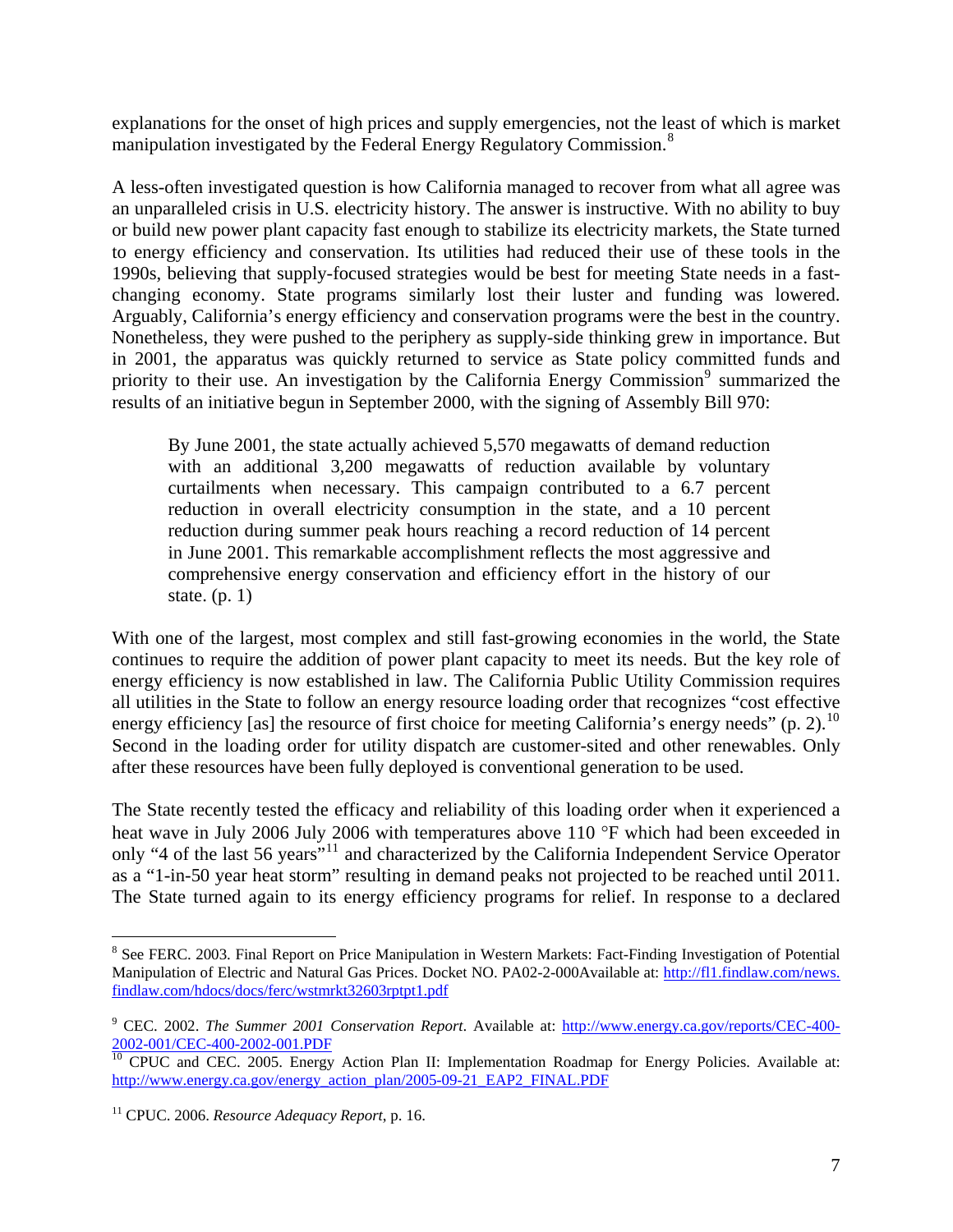Stage 1 Emergency, California's utilities turned to demand response and load shedding programs that realized a 1,217 MW reduction and managed its highest recorded peak demand without service interruption.<sup>[12](#page-8-0)</sup>

As the State plans for summer 2007, the CPUC has ordered Southern California Edison (SCE) to expand its Air Conditioning Cycling Program to target an additional 300 MW of program capacity.

In their recent joint report, the CPUC and CEC observe: $^{13}$  $^{13}$  $^{13}$ 

Cost-effective energy efficiency is the resource of first choice for meeting California's energy needs. Energy efficiency is the least cost, most reliable, and most environmentally-sensitive resource, and minimizes our contribution to climate change…For the past 30 years, while per capita electricity consumption in the US has increased by nearly 50%, California electricity use per capita has been approximately flat. This achievement is the result of continued progress in cost-effective building and appliance standards and ongoing enhancements to efficiency programs implemented by investor-owned utilities, customer-owned utilities, and other entities.

If California continues to find *gigawatt-scale peak reductions available from cost-effective energy efficiency resources* with possibly the country's best-developed policy and program framework, it is likely that Delaware has ample, untapped energy efficiency and conservation 'reserves' still to utilize.

## *3. The SEU Invites Green Technology Innovation to Come to Delaware*

Delaware can create vibrant markets for customer-sited renewable energy with effective policy based on current best practices. The Task Force proposes a renewable portfolio standard (RPS) upgrade that would require electricity providers to procure 20% of their electricity from renewable resources by 2019, with a 2% solar photovoltaics (PV) carve-out. This upgrade would bring Delaware into alignment with New Jersey's nation-leading solar market, which is growing annually at over 50% and has sustained solar renewable energy certificate (REC) prices of over \$0.20 per kWh. The New Jersey market is an example of how a state can make optimal use of customer-sited renewables – all of its solar market growth is based on customer-sited applications.

With an SEU-managed Delaware Green Energy Fund and a robust RPS, the SEU can use both incentives and competitive market forces to make customer-sited renewable resources fully competitive with retail electricity.

Several other states are working along similar paths. The Vermont legislature is currently considering legislation that would require 40% of its electricity resources to be produced from local renewable resources by 2018, with customer-sited renewables receiving special priority.

.

<span id="page-8-0"></span> $\overline{a}$  $12$  CA ISO. 2006. News Release, August 1.

<span id="page-8-1"></span><sup>13</sup> CPUC and CEC. 2005. *Energy Action Plan II*, p. 3 (see fn. 14)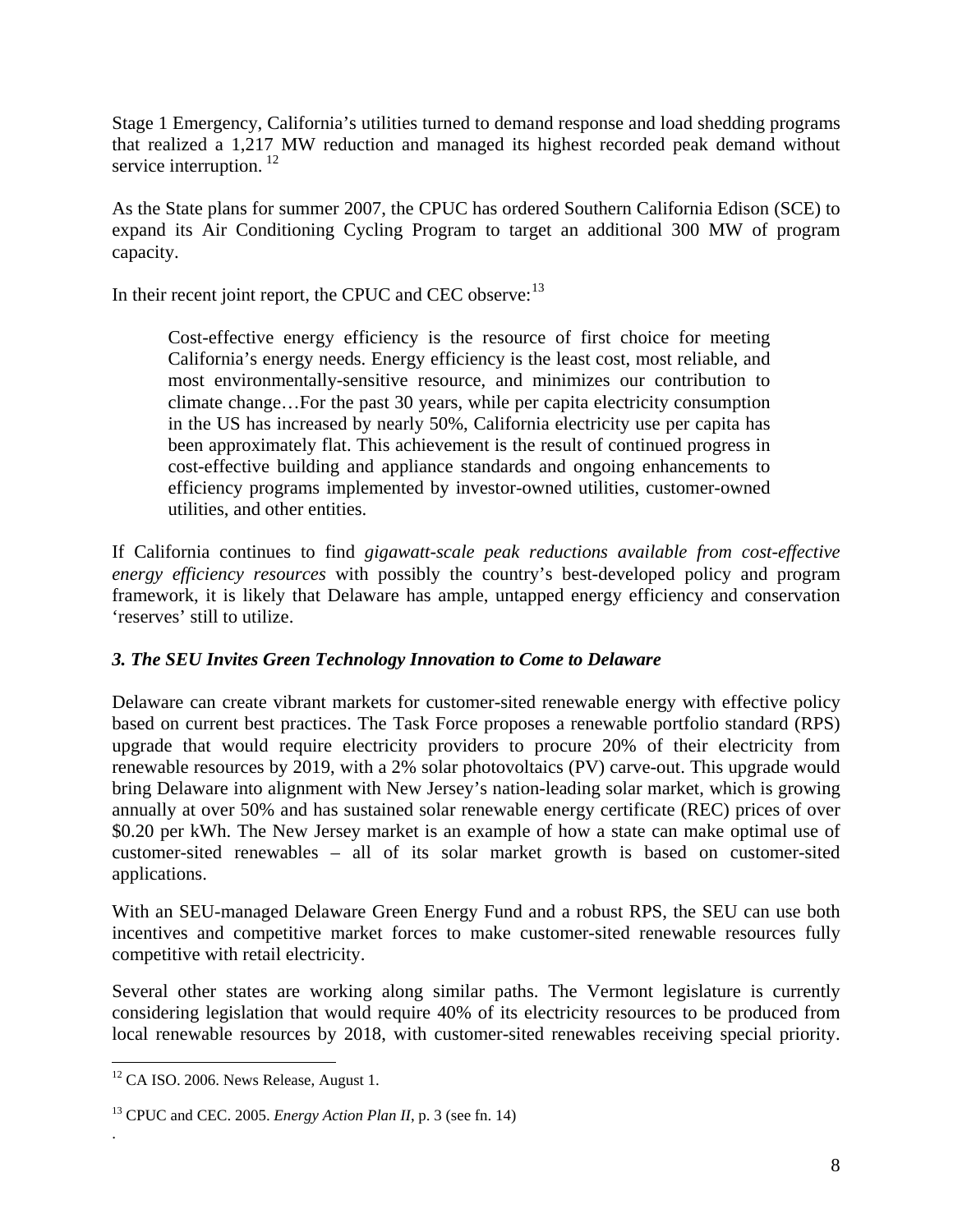Maryland's legislature is considering a bill that would create a 2% solar carve-out by 2022. California is working to increase its RPS to 33% by 2020.

By encouraging utilities to meet RPS requirements with customer-sited resources, the Task Force has determined that Delaware can install over 100 MW of customer-sited solar electric systems, plus an additional 200 MW or more of customer-sited geothermal, solar thermal, and wind systems at homes, businesses, and farms. These combined resources would provide Delawareans with at least 300 MW of customer-sited renewable resources by 2019.

The emphasis on distributed renewables is consistent with power plant capacity trends in the U.S. Since the 1970s, unit capacity of generating facilities has declined greatly.



Sources: T. R. Casten (1995) *The Energy Daily* (September 7), Hirsh. 1999: 274; and *EIA Electric Power Annual* (1981, 1990, 2000, 2006)

#### **Trends in U.S. Power Plant Capacity**

The strategy put forth by the SEU has a critical advantage over conventional proposals to increase electricity and other energy supplies. Proposals to add new, large-scale electricity and other energy capacity depend for their economics on locking in long-term contracts of 20-25 years to produce the necessary revenues for multi-billion dollar investments. The SEU recognizes the energy sector is undergoing dramatic technology change and avoids this error. Consistent with the trend in the above graph, the SEU focuses on appropriate scale, flexibly expanded technologies whose economics are modular (i.e., earnings are based on adding capacity when and as necessary in increments to meet growth and no more).<sup>[14](#page-9-0)</sup> This approach reinforces the overall conservation philosophy of the SEU – *use only the energy you need, in the cleanest form possible, and without waste or barriers to the adoption of even cleaner, more efficient new technologies*.

*4. The SEU Lowers Consumer Energy Prices and Bills* 

 $\overline{a}$ 

<span id="page-9-0"></span><sup>&</sup>lt;sup>14</sup> For a detailed discussion of the economics of customer-sited or 'distributed' energy supplies, see: http://ceep.udel. edu/ publications/energysustainability/2005\_es\_renewables&risk.pdf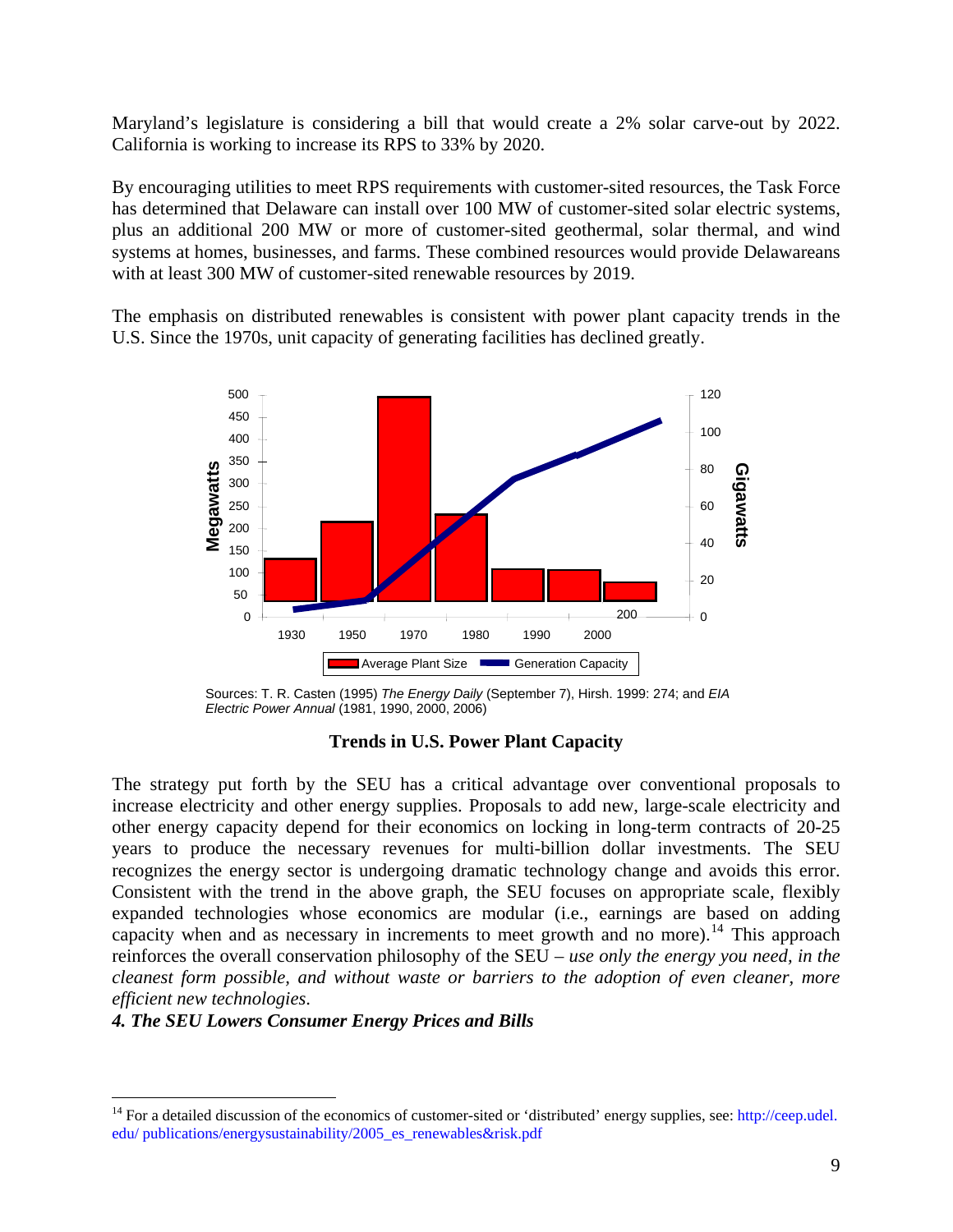Energy efficiency, conservation and customer-sited renewable energy strategies are well-tested tools to achieve price stability goals. More than that, they have been shown by empirical research to lead to *lower* prices than would have occurred without investment in their services. Each tool is discussed in turn for its effects on conventional energy prices. Because the research literature on the subject is voluminous, it is not possible to summarize all of it here. Instead, representative findings have been selected.

### *a. Energy Efficiency and Conservation*

<u>.</u>

A recent comprehensive study of the American Council for an Energy-Efficient Economy  $(ACEEE)^{15}$  $(ACEEE)^{15}$  $(ACEEE)^{15}$  reports the following findings:

- "[I]investments in efficiency and conservation will create major economic benefits for Americans by *moderating gas prices* [and] *reducing energy bills*…" (p. 1, emphasis added)
- "Energy efficiency offers many...hedging benefits: by moderating demand growth, history has shown that small decrements in marginal demand can exert significant leverage on prices. In this sense, *energy efficiency may be our nation's best insurance against natural gas price volatility.*" (pp. 2-3, emphasis added)

A joint research effort of the Lawrence Berkeley National Laboratory and ACEEE<sup>[16](#page-10-1)</sup> provides empirical estimates of the *price reduction effect* of energy efficiency investments. Comparing U.S. energy demand with and without energy efficiency policies in place, the authors found that natural gas prices were predicted to *decline* in real terms*.* In the base case, using the U.S. Department of Energy's National Modeling Energy System (NEMS), natural gas prices are projected to increase by 49% by 2020. Under the policy scenario prepared by LBL and ACEE based on well-established energy efficiency programs in the U.S. and their measured performance, electricity prices are projected to drop 7% and natural gas prices are projected to decline to below 1999 levels (e.g., to \$1.9 per million Btus in 2020): "a *37% decline* from the base case."(Executive Summary, p. x).

Research conducted for the Regulatory Assistance Project on the New England region<sup>[17](#page-10-2)</sup> concluded that investment in energy efficiency and conservation reduces the region's vulnerability to natural gas price spikes. To measure the ability of energy efficiency to provide reliability to energy systems, the author built a 12-month price duration curve for New England. The hours with the top 1% of highest energy prices accounted for 15.8% of the region's wholesale costs. Energy efficiency was then shown to lower peak demand, thereby obviating price spike vulnerability by a two-step process. First, energy efficiency and conservation avoid or significantly reduce use during the highest-priced hours. Second, the resulting lower peak

<span id="page-10-0"></span><sup>&</sup>lt;sup>15</sup> Prindle, William. 2003. *Energy Efficiency Solutions to the Nation's Natural Gas Problems*. Washington, DC: American Council for an Energy-Efficient Economy.

<span id="page-10-1"></span><sup>16</sup> Nadel, Steven and Howard Geller. 2001. *Smart Energy Policies: Saving Money and Reducing Pollutant Emissions through Greater Energy Efficiency*. Washington, DC: American Council for an Energy-Efficient Economy.

<span id="page-10-2"></span><sup>17</sup> Cowart, 2001. *Efficient Reliability: The Critical Role of Demand-Side Resources in Power Systems and Markets*. Montpelier, VT: The Regulatory Assistance Project.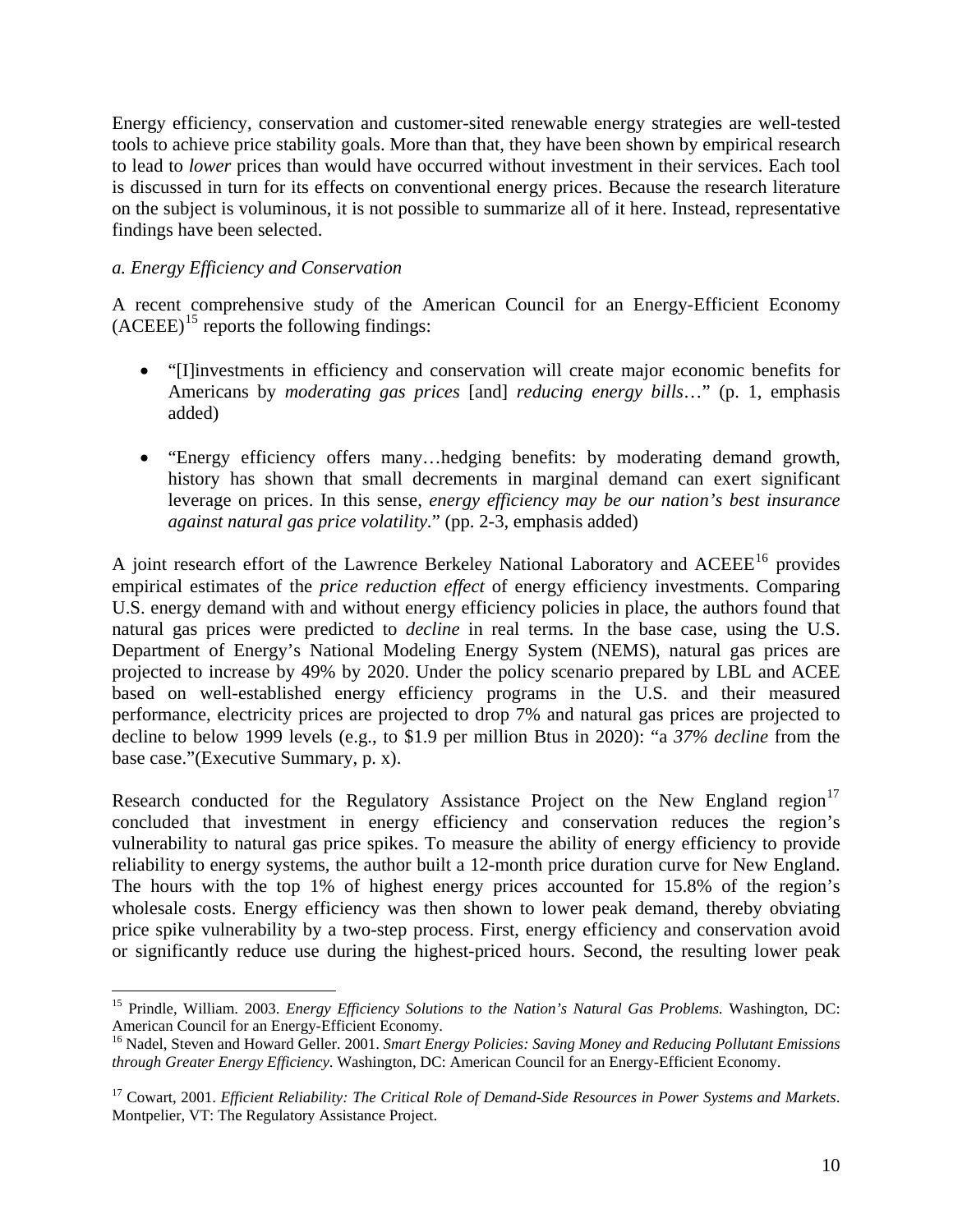demand reduces wholesale market prices for what are now the top hours. In this way, *demand reduction through energy efficiency and conservation mitigate the risks of high price spikes at peak times* (p. 9)*.* 

Research conducted to synthesize the findings of researchers on energy efficiency's 'hedge value<sup>'[18](#page-11-0)</sup> found consistently positive and significant benefits. "Volatility decreases as demand decreases (for a constant supply); EE reduces hedging cost; EE can be more valuable than previously considered and should be given credit for the reduction of hedging cost" (p. 8). The researcher also notes that "Less demand  $=$  less volatility  $=$  less hedging" (p. 10).

Finally, a 2006 research survey published in the premier international journal *Energy Policy* sums up the findings on the role of energy efficiency and conservation in stabilizing or reducing prices and in aiding price risk management: "efficiency has…*inherent risk management benefits* (e.g. as a form of protection or 'hedge' against price volatility)…rarely acknowledged or otherwise weighted into the investment decision [of the utility]" (p. 191).

### *b. Customer-sited Renewables*

 $\overline{a}$ 

When located at the site where conventional energy demand is generated and used to lower this demand, a renewable energy system exhibits the same effects on conventional energy prices as energy efficiency and conservation. In a detailed investigation of the impacts of the thenproposed Renewable Portfolio Standard (RPS) before the Delaware General Assembly in 2005, CEEP reported on extensive research about this matter. An extended quotation from pp. 3-4 of the Briefing Paper is provided below. Cited sources can be found in the original Paper available at [http://ceep.udel.edu/energy/publications/2005\\_es\\_Delaware%20Senate\\_RPS%20briefing%20paper.pdf.](http://ceep.udel.edu/energy/publications/2005_es_Delaware%20Senate_RPS%20briefing%20paper.pdf)

"During the past 15 years, the majority of new US generating capacity has been fueled by natural gas. Over 95% of the 250 gigawatts of new generation added since 2000, has been natural gas-fired technology (Taub, 2003). At the same time, an increasing number of residences and businesses have opted to use natural gas for space heating. As a result, natural gas, which currently accounts for 25% of US energy use, is projected to expand by 1.5% annually at least through 2025 (US Energy Information Administration [EIA], 2005). As many utilities and retail customers have discovered, however, natural gas is proving to be a more volatile commodity than previously predicted (Henning et al., 2003).

Recent supply shortages of up to 4 billion cubic feet per day have caused sudden price increases for natural gas. During the 1990s, natural gas prices hovered around \$2.00 per million British Thermal Units (MMBTU). But over the last three years, natural gas prices have spiked to above \$6 per MMBTU and have fluctuated dramatically (EIA, n.d.). While one would expect the market to eventually respond to these high prices, the outlook for increased supply in the near term is not promising: current stocks of natural gas in underground storage are unusually low due to a combination of cold weather,

<span id="page-11-0"></span><sup>&</sup>lt;sup>18</sup> Dickerson, Chris Ann. 2003. *Energy Efficiency Valuation as a Financial Hedge*. Presentation at ACEEE's National Conference on Energy Efficiency as a Resource (June 9-10, 2003). Accessed at [http://www.aceee.org/](http://www.aceee.org/%20conf/03ee/Dickerson-6w.pdf)  [conf/03ee/Dickerson-6w.pdf.](http://www.aceee.org/%20conf/03ee/Dickerson-6w.pdf) Hedge value refers to the ability of an investment to improve asset value by lowering its vulnerability to sudden, large changes in market conditions, including price spikes.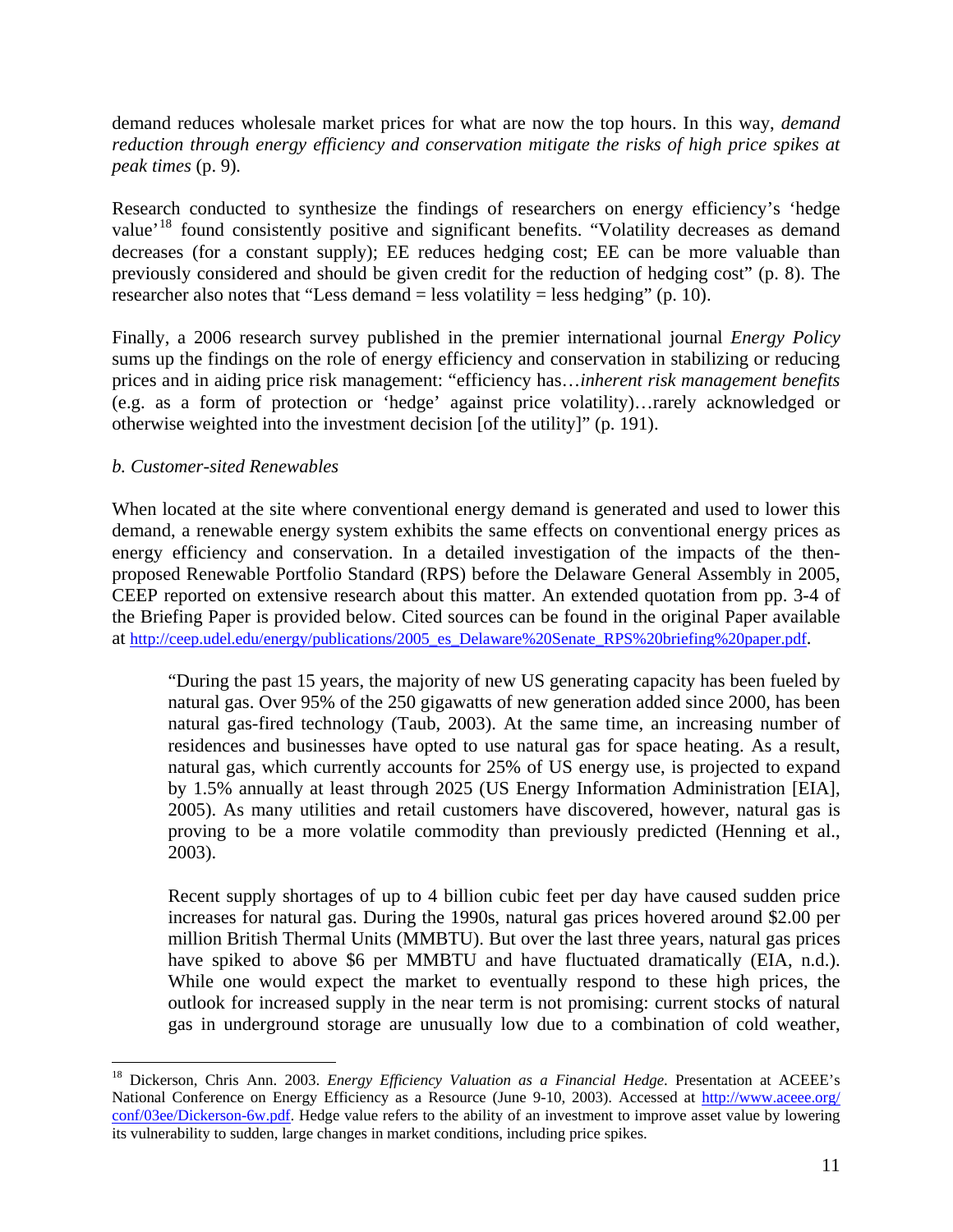declines in domestic production, and declines in net imports (Cambridge Energy Research Associates, 2004). Moreover, even with increased supplies, the seasonal fluctuation in natural gas prices is likely to remain.

The combination of rising natural gas prices and fuel price volatility has contributed to electricity price increases across the country. Utilities typically seek to hedge their natural gas investments through the use of financial contracts like futures and options. Since renewable energy sources like wind and solar energy rely on fixed-price (i.e., free) fuel, they can serve as a direct hedge against natural gas fuel price volatility. Integrating wind energy and other renewable energy resources into a utility portfolio can provide a more complete physical hedge against natural gas price variation than conventional financial strategies (Bolinger et al., 2004). As a result, energy industry experts have argued that diversifying utility generation portfolios with renewable energy is an important best practice for utility managers to reduce fuel price volatility and stabilize electricity prices (Biewald et al., 2003; Roschelle & Steinhurst, 2004).

In addition to serving as a direct hedge against natural gas price variability, renewable energy development also produces downward pressure on natural gas prices by displacing natural gas generation and decreasing natural gas demand (Elliott et al., 2003). The National Renewable Energy Laboratory recently concluded that this price reduction effect can be significant, with a gas price reduction of up to 2% for each 1% of gas demand displaced (Wiser et al., 2005). As a result, it is possible that the above-market cost of renewable energy can be offset by natural gas price decreases caused by expanded use of these options."

The above-described effects are amplified when renewables are located at the customer's demand site. First, distribution losses are avoided, thereby improving the economic performance of these systems for customers over conventional central station technologies like utility-scale power plants. Like energy efficiency, customer-sited renewables improve end-use efficiency. Second, decreased demand for distribution capacity in peak periods benefits all grid-served customers, providing a 'decongestion' effect on line capacity demand (this is especially true for customer-sited renewables like solar thermal and photovoltaics, which generate most of their energy at demand peaks). Additionally, it lowers wear on distribution lines, thereby reducing the extent of near-term need for expensive distribution upgrades (again, benefiting all users). All of these effects enable Delaware's consumers to spend less on conventional energy services, lower their vulnerability to conventional energy price spikes, and create pressure on the conventional energy system to lower its prices and improve its performance. These benefits cannot be matched by a supply-side focus on central station technologies and investments.

### *5. The SEU Creates Permanent, New, High-Quality Jobs*

The SEU focus on energy efficiency, conservation and customer-sited renewables has important, positive employment implications for the State. CEEP's RPS Briefing Paper (mentioned above) summarizes research on this question. An extended quotation is taken from pages 10-11 of the Briefing Paper, regarding the potential employment impacts of customer-sited renewable energy development.

"The Renewable and Appropriate Energy Laboratory (RAEL) at the University of California, Berkeley analyzed and compared the results of thirteen different job creation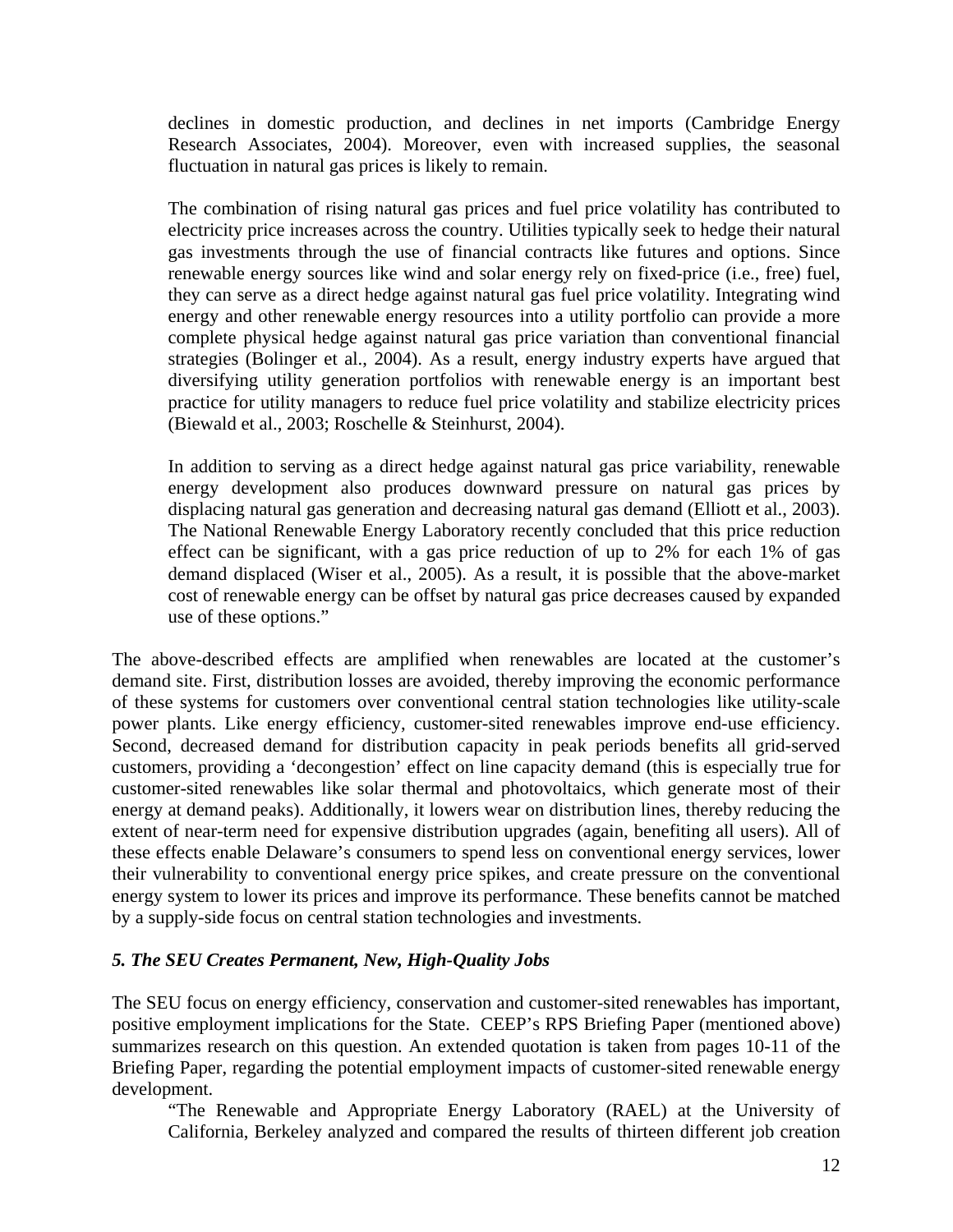studies in a report entitled, *Putting Renewables to Work: How Many Jobs Can the Clean Energy Industry Generate?* (Kammen et al, 2004). RAEL concluded that renewable installations generate more construction, manufacturing, and installation jobs than do coal and natural gas plants. RAEL also noted that job growth in the traditional fuel and utility industries has declined as a result of mechanization and mergers, while job growth in the renewable energy industries has accelerated as a renewable energy markets have expanded. To better illustrate the comparative job creation effect of renewable energy development, RAEL developed five future energy scenarios [see bar chart below]. The first three scenarios assume a 20% national RPS, while the second two scenarios assume that all future energy needs are met with coal or natural gas. The RPS scenarios create 176,000-241,000 new jobs, while the fossil fuel scenarios create only 86,000 and 84,000, respectively.



Source: Kammen et al (2004)

### **Comparison of Average Employment from Five Electricity Generation Scenarios**

In creating these scenarios, RAEL used data from a job creation study completed by the Renewable Energy Policy Project (REPP) in 2001…REPP also concluded that investments in renewable energy development have a more significant job creation affect than equivalent investments in fossil fuel generation. [Their estimate is] every million dollars invested in wind energy generates 5.7 person-years [of employment], while every million dollars invested in solar photovoltaic systems creates 5.65 person-years of employment. By comparison, every million dollars invested in coal technology creates …3.96 jobs… A study by the NJPIRG Policy & Law Center found that "tens of thousands of well-paying jobs" would be created if the Mid-Atlantic region developed its renewable resources. If 10% of the homes in the Mid-Atlantic region installed 2 kilowatt solar systems, for example, NJPRIG calculated that 13,790 new jobs would be created (Algoso & Rusch, 2004)."

Even greater job generation potential from energy efficiency has been reported in the research literature. A comprehensive effort to estimate the net employment effects of a shift to a more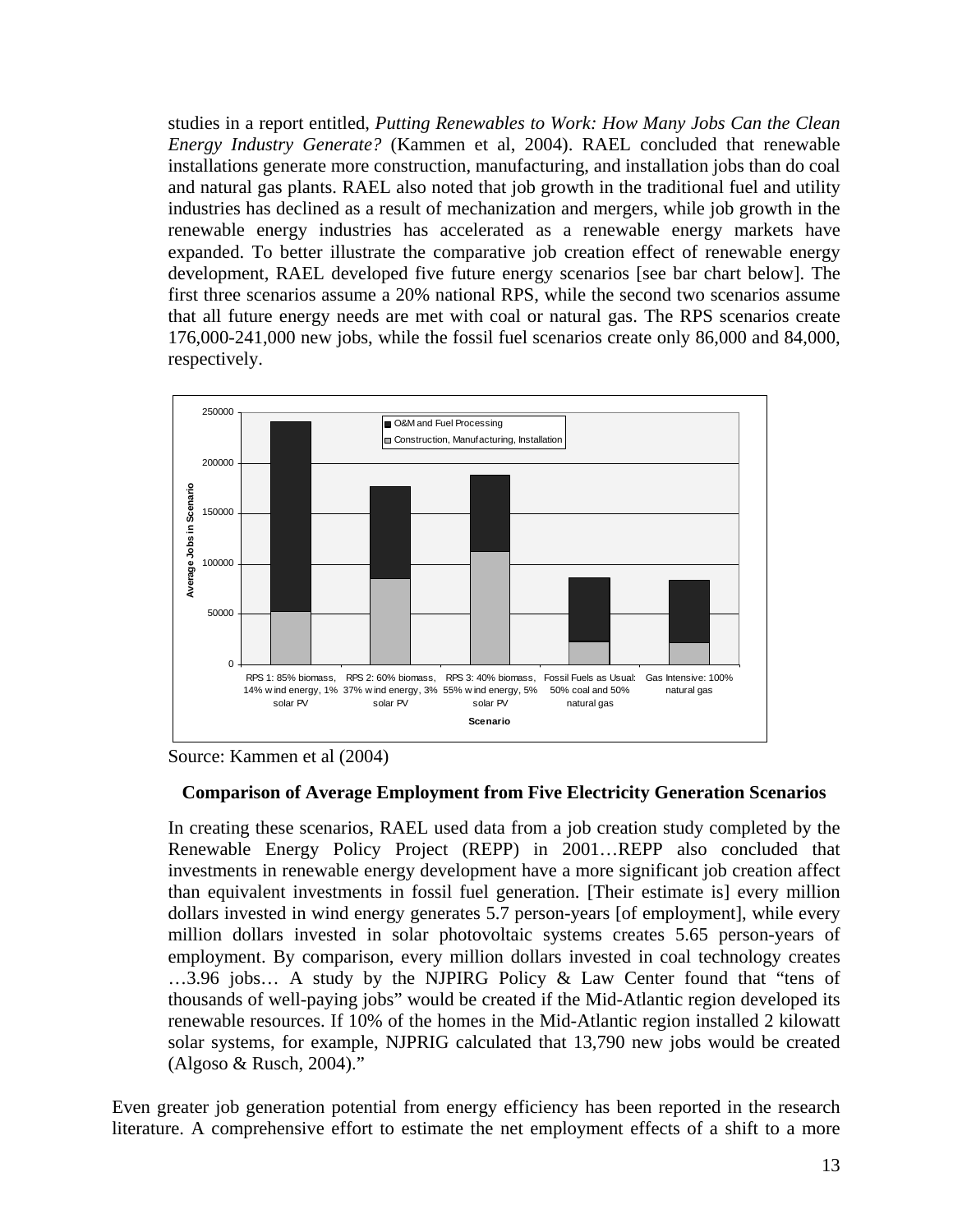energy-efficient economy based on current technology was completed in 2003.<sup>[19](#page-14-0)</sup> It concluded that 870,000 net new jobs would be created by 2010 from energy efficiency over a business-asusual scenario in which energy intensity is held constant. This takes into account any losses in the conventional energy sector. The created jobs vary from positions in manufacturing where the new technologies are produced, to wholesale and retail services where the technologies are sold, and to the trades where the technologies are installed. Using an econometric model to estimate job generation from energy efficiency, a joint study of the Economic Policy Institute, Tellus Institute and the Center for a Sustainable Economy<sup>[20](#page-14-1)</sup> concludes that a net increase of 1.4 million jobs can be projected through 2020 if currently cost-effective technologies diffuse rapidly into the U.S. economy.

Delaware's share of the new employment has not been studied in depth, but the Apollo Alliance, a partnership of national labor and environmental organizations,  $2^{\circ}$  has posted a model on its website to estimate each State's potential job gains and losses. The Alliance estimates that over a 10-year period of investment in cost-effective energy efficiency options, Delaware would gain 9,885 permanent new positions, including 1,250 new manufacturing jobs and 1,497 new construction jobs.

# **A DELAWARE FIRST**

**D**elaware has the extraordinary opportunity to create the first Sustainable Energy Utility in the country. This opportunity comes at a time in our State's and our country's history, and at a time in ecological history, where a new energy direction is needed.

Currently, the First State lags behind others in the promotion and utilization of sustainable energy resources. The Task Force believes the SEU is the proper vehicle for us to catch up. We are encouraged by the recent assessment of the SEU model by a pioneer in the field, *Efficiency Vermont* (see below). We invite Delawareans to make history by supporting legislation to create the Sustainable Energy Utility.

You can better inform yourself about this exciting initiative by visiting the Task Force's website: <http://www.seu-de.org/>. Legislation to create the SEU will appear shortly on this website.

<span id="page-14-0"></span> $\overline{a}$ <sup>19</sup> Geller, Howard. 2003. *Energy Revolution*. Washington, DC: Island Press. Dr. Geller was Executive Director of the American Council for an Energy-Efficient Economy, founding its Washington, DC office in 1981 and serving in that position until 2001.

<span id="page-14-1"></span><sup>20</sup> Barrett, James P., Andrew Hoerner, Steve Bernow and Bill Dougherty. 2002. *Clean Energy and Jobs: A Comprehensive Approach to Climate Change and Energy Policy.* Washington, DC: Economic Policy Institute and Center for Sustainable Economy.

<span id="page-14-2"></span><sup>21</sup> Apollo Alliance. 2007. *The Impact of the Proposed Apollo Project on the Economy of Delaware (Average of 10- Year Investment Cycle and Permanent Effects (In Constant 2004 Dollars))—Detailed Sectoral Results.* Available at: [http://www.apolloalliance.org/state\\_and\\_local/delaware/dejobs.cfm](http://www.apolloalliance.org/state_and_local/delaware/dejobs.cfm)